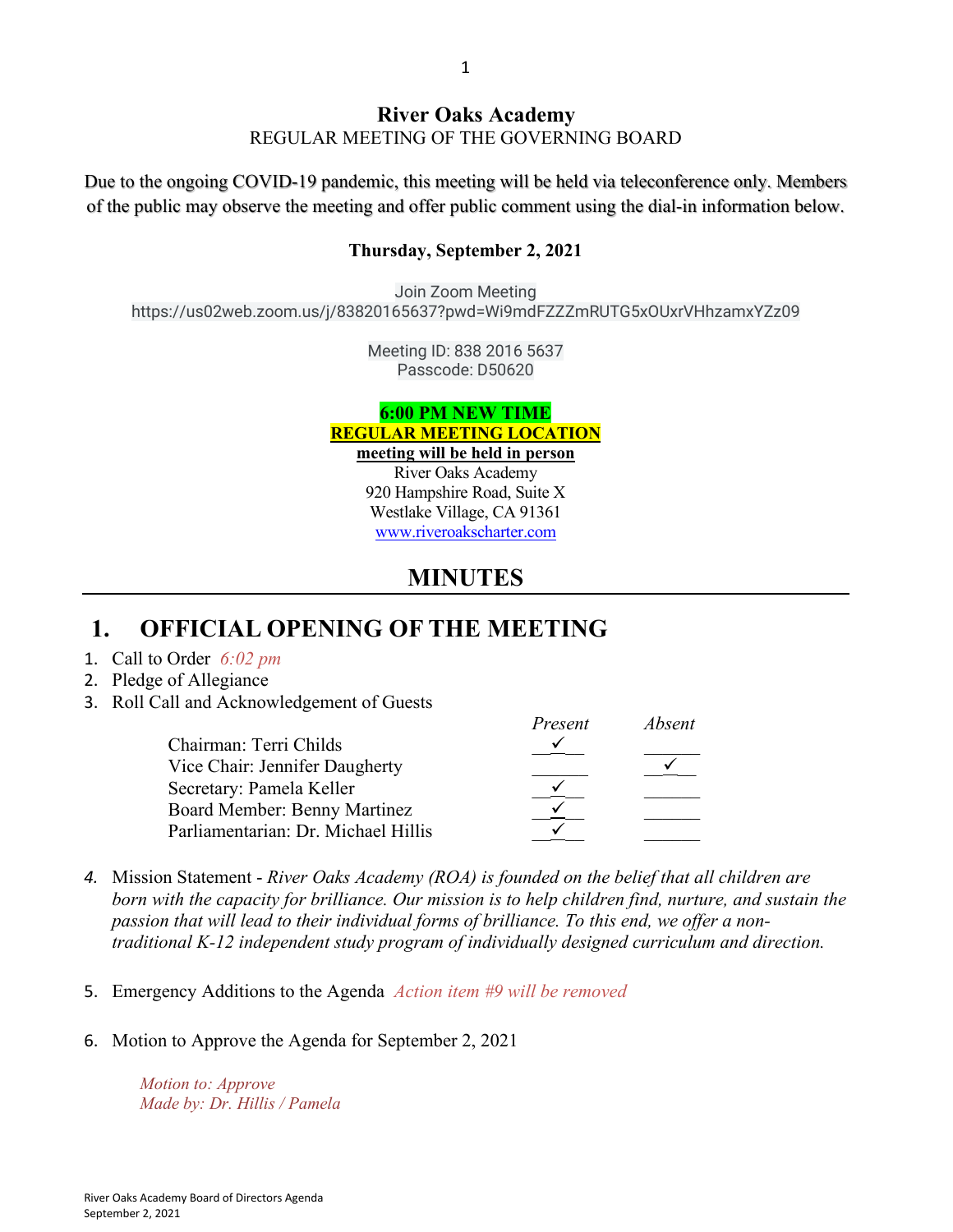*Motion is: Carried 4-0-0; with Terri, Benny, Pamela and Dr. Hillis in favor*

# **2. ORGANIZATIONAL**

#### 1. Election of Officers

- a) Chairman of the Board *Benny nominated Teri for Chairman of the Board, seconded by Dr. Hillis*
- b) Vice-Chairman *Pamela nominated Dr. Hillis for Vice-Chairman*
- c) Treasurer *Terri nominated Benny for Treasurer*
- d) Secretary *Terri nominated Pamela for Secretary*
- e) Parliamentarian *open*

*Jennifer Daugherty notified the Director that she will be resigning from her position as Vice-Chairman of the Board for the 2021-2022 school year.*

### **3. PUBLIC COMMENTS**

*Citizens who would like to address the Board on any item on the Agenda may do so now or when the President requests comments from the Public as the Board is considering the item. This portion of the Annual Board meeting is set aside for members of the audience to make comments or raise issues that are not specifically on the agenda. These presentations, both during open and agendized topics, are limited to three (3) minutes per presentation and the total time allotted to non-agenda items will not exceed fifteen (15) minutes.*

## **4. INFORMATION AND DISCUSSION ITEMS**

*These items are presented to the Board for information only and are not subject to action at this meeting. These items may be added to a future meeting for action by the Board.*

- 1. Budget Committee Informational (10 min)
- 2. Parent Advisory Council (PAC) Informational (10 min) *Teresa Le reported: PAC newsletter went to families on 09/01/21, and will go to parents the 2nd Tuesday of every month. Leslie Maple will be the PAC staff liaison.*
- 3. Teacher's Report Informational (10 min) *Can be found in Board Agenda Binder*
- 4. Oxnard Resource Center Report—Informational (10 min) *See Teacher's Report*
- 5. Student Report Informational (10 min)
- 6. Career Pathways Report Informational (10 min) *Can be found in Board Agenda Binder*
- 7. Student/Parent Report-Informational (3 min)
- 8. High School Guidance Counselor Report—Informational (10 min) *Richard Intlekofer gave update: Due to AB104, seniors that are deficient in credits can graduate with decreased credits. School Profile is a work in progress and will be sent out when finalized.*

## **5. REPORTS**

- 1. Chairman's Report
- 2. Individual Board Member Report
- 3. Director's Report
- 4. BSA Report
- 5. VCOE Report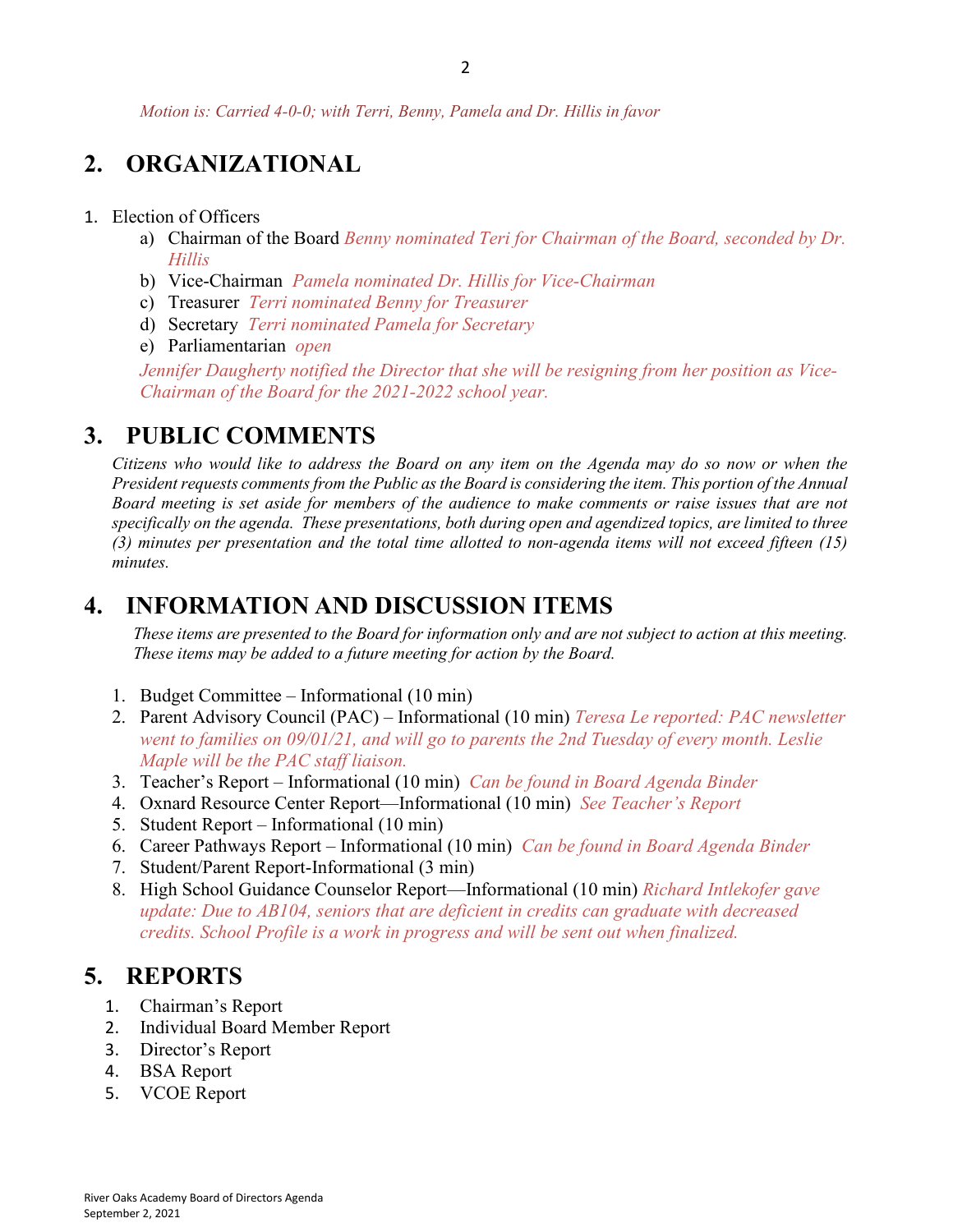## **6. CONSENT AGENDA ITEMS**

*Actions proposed for the Consent Agenda are items consistent with adopted policies and approved practices of River Oaks Academy and are deemed routine in nature. The Board will be asked to approve all of the Consent Agenda items by a single vote unless any member of the Board or the Public asks that an item be removed from the Consent Agenda and considered and discussed separately.*

- 1. Consideration to approve the Minutes for the August 5, 2021 Board Meeting and the August 21, 2021 Board Retreat
- 2. Consideration to approve the ROA Financial Statement
- 3. Consideration to approve the ROA Board Report of Purchase Orders
- 4. Consideration to approve the ROA Board Report of Commercial Checks

*Public Comments: None Motion to: Approve Made by: Pamela / Benny Motion is: Carried 4-0-0; with Terri, Benny, Pamela and Dr. Hillis in favor*

# **7. ACTION ITEMS**

1. Review, Discussion, and Approval of the quote for renewal of our IXL license. Not to exceed: \$830.00

a) This online resource is used for a variety of assessments and math practice. This renewal is for 100 licenses.

*Public Comments: None Motion to: Approve Made by: Dr. Hillis / Pamela Motion is: Carried 4-0-0; with Terri, Benny, Pamela and Dr. Hillis in favor*

- 2. Review, Discussion, and Approval of the contract with Soroya Thenoz to offer our students, who are taking French, academic support by providing office hours. Not to exceed: \$1,500.00
	- a) Soroya has been our French teacher during our onsite workshops. She has agreed to continue to offer virtual academic support with two virtual office hours/week.

*Public Comments: None Motion to: Approve Made by: Pamela / Benny Motion is: Carried 4-0-0; with Terri, Benny, Pamela and Dr. Hillis in favor*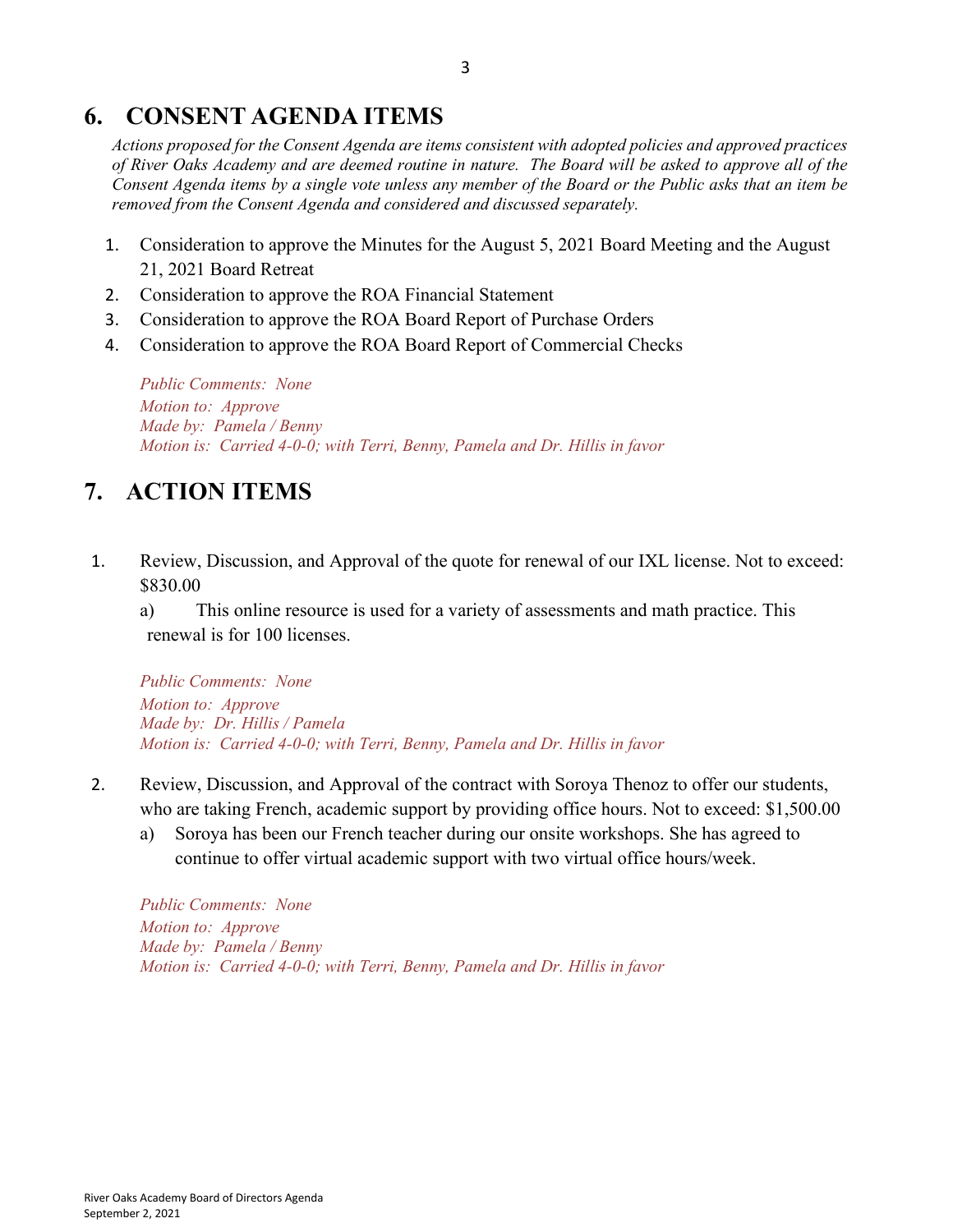3. Review, Discussion, and Approval of the 2020-2021 ROA Unaudited Actuals Financial Budget and Report (Rudy).

a) Per Education Code 42100, Charter schools are required to submit the year-end financial data (unaudited actuals financial reports) to the CDE via authorizing agency, either in the SACS format or in the approved Alternative Form. The unaudited actuals financial reports submitted as required by Education Code Section 42100 have been deemed to also satisfy the reporting requirement of Education Code Section 47604.33.

*Public Comments: None Motion to: Approve Made by: Pamela / Benny Motion is: Carried 4-0-0; with Terri, Benny, Pamela and Dr. Hillis in favor*

- 4. Review, Discussion, and Approval of the 2020-2021 Prop 30 Spending Plan (Rudy)
	- a) Rudy will discuss the actual spending plan for Prop 30.

*Public Comments: None Motion to: Approve Made by: Dr. Hillis / Pamela Motion is: Carried 4-0-0; with Terri, Benny, Pamela and Dr. Hillis in favor*

5. Review, Discussion, and Approval of a stipend for Leina Ball for mentoring our teachers for their induction program. Not to exceed: \$3,000.00

a) Leina has agreed to mentor our coaching teachers who need to start/continue their induction program to clear their credential. Leina has been the mentor for teachers before who are going through the program.

*Public Comments: None Motion to: Approve Made by: Benny / Dr. Hillis Motion is: Carried 4-0-0; with Terri, Benny, Pamela and Dr. Hillis in favor*

- 6. Review, Discussion, and Approval of the Acceleration Policy.
	- a) We have had multiple requests to accelerate students beyond the regular grade level advancement and feel that we need to have a policy in place to guide us with these requests.

*Public Comments: None Motion to: Approve Made by: Dr. Hillis / Pamela Motion is: Carried 4-0-0; with Terri, Benny, Pamela and Dr. Hillis in favor*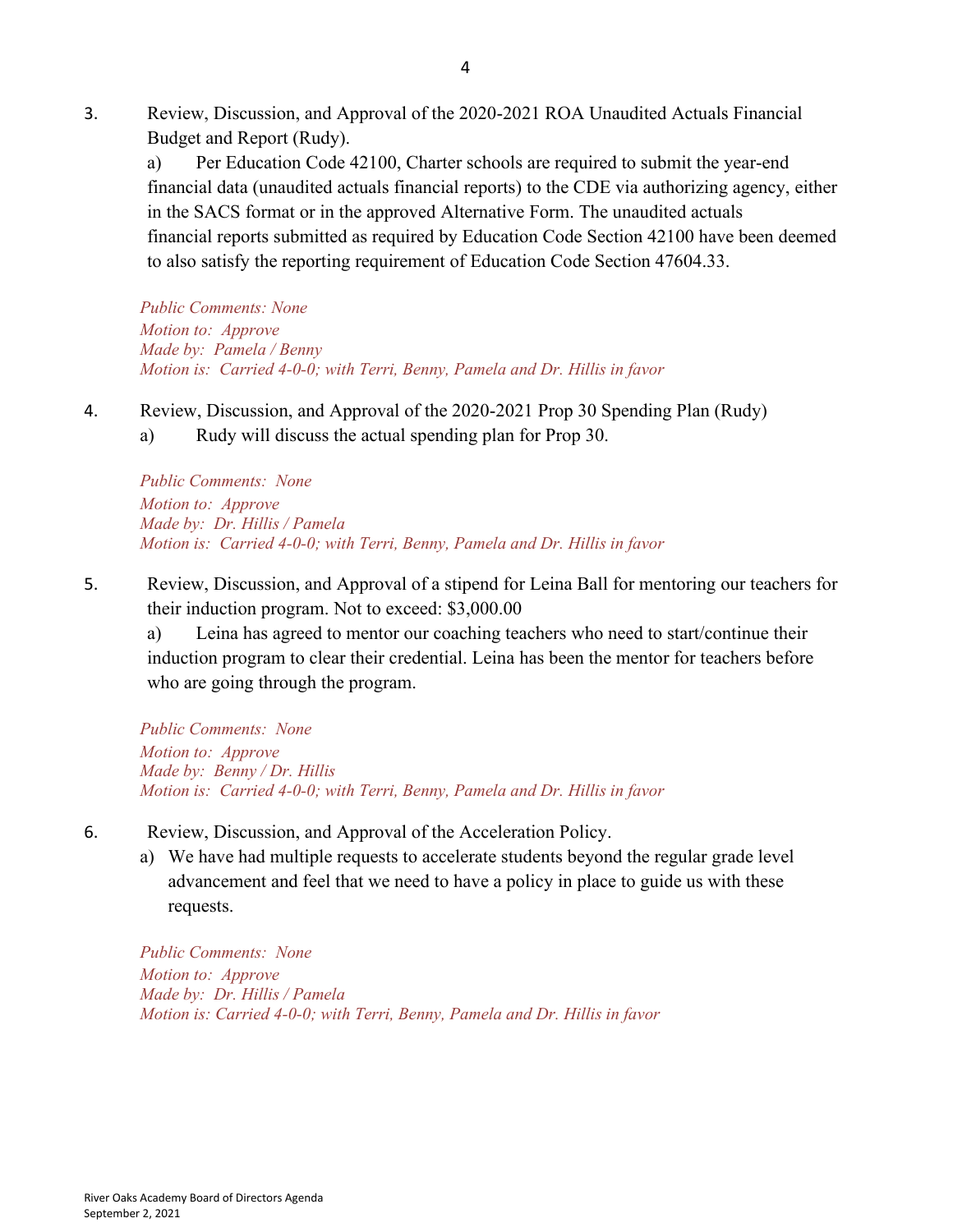- 7. Review, Discussion, and Ratification of the revised salary schedule for our special education staff.
	- a) Due to the re-negotiation of the salaries for our special education resource staff members, we have to re-submit the salary schedule to reflect the changes.

*Public Comments: None Motion to: Approve Made by: Benny / Dr. Hillis Motion is: Carried 4-0-0; with Terri, Benny, Pamela and Dr. Hillis in favor*

- 8. Review, Discussion, and Approval of the stipend for Maria Montagne and Claudia Weintraub as administrators for the extra duty work hours for the Summer Academy planning, preparation and execution; not to exceed \$10,000 each.
	- a) This item had been agendized earlier, however, it was erroneously not properly phrased in that the language for this item did not state that this is a "stipend" for the additional work for the last six months of planning, preparing, executing and supervising the new summer program.

*Public Comments: None Motion to: Approve Made by: Dr. Hillis / Pamela Motion is: Carried 4-0-0; with Terri, Benny, Pamela and Dr. Hillis in favor*

9. Review, Discussion, and Ratification the following added Education Facilitator position:

| 212200059   Educational Facilitator #25 |
|-----------------------------------------|
|                                         |

*Not addressed; stricken from the agenda* 

*Public Comments: Motion to: Made by: Motion is*

## **8. CLOSED SESSION**

During this meeting the Board may adjourn to Closed Session to review and consider the topics below:

None

The Chair of the Board will report on actions taken during closed session.